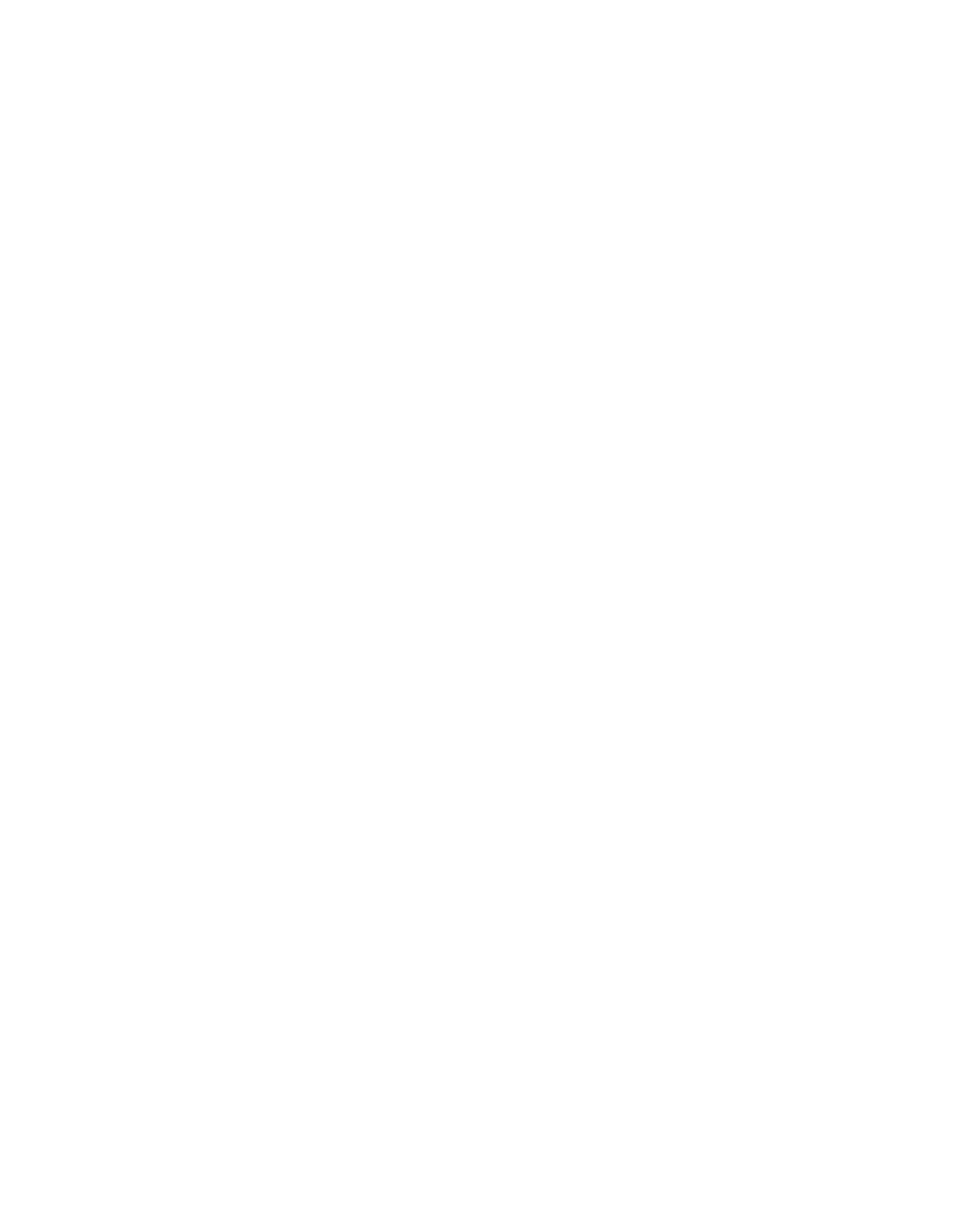#### **OVERVIEW**

The Public Lands Council is the only national organization solely dedicated to representing the interests of cattle and sheep producers who hold federal grazing permits. Since 1968, we have amplified the voice of public lands ranchers in Washington and across the country.

Federal grazing permittees face unique political, environmental, and economic challenges that set them apart from livestock producers in other regions of the country. They are also uniquely positioned at the nexus of many of the most pressing policy concerns of our time – wildfire mitigation, water access and quality, rangeland and soil health, carbon sequestration, wildlife conservation and management, and safeguarding the future of sustainable and sustained multiple use on federal lands, to name just a few.

Public lands ranchers form the backbone of many rural communities and local economies, play a vital role in our national food supply chain, and lead the way in innovative and responsible stewardship of landscapes across the West. **The purpose of this grant program is to equip the Public Lands Council with tools that will help us defend and advance the future of grazing on public lands, and will assist us in working cooperatively with federal agencies and other stakeholders toward that goal. Through these grants, we work to improve conditions for those engaged in livestock grazing on public lands, improve the products of our industry, and attain a higher degree of efficiency in the operation of our members' businesses.** 

Past proposals that have received funding include scientific research, communications campaigns, and business development projects.

#### **PROCESS**

This RFP is for awards for Fiscal Year 2023 only, *more details on multiyear proposals below.*

At the approximate halfway point in the open RFP period, PLC will hold an applicant webinar to answer any questions you might have about PLC's goals for the year, elements of a strong proposal, etc. The webinar is intended to help applicants target and refine their proposals before submission, resulting in a stronger pool for the Board to consider –participation will not weigh for or against a final proposal.

Following closure of the application period, proposals will go through an initial round of review. Applicants who are successful in moving to the next round of review will receive invitations to present to the PLC Board of Directors at their meeting on August 24, 2022 in Cody, Wyoming. Applicants are welcome to present their proposal in person or virtually. The PLC Board of Directors will evaluate proposals and select successful applicants. On August 31, PLC will notify all applicants of the status of their proposal.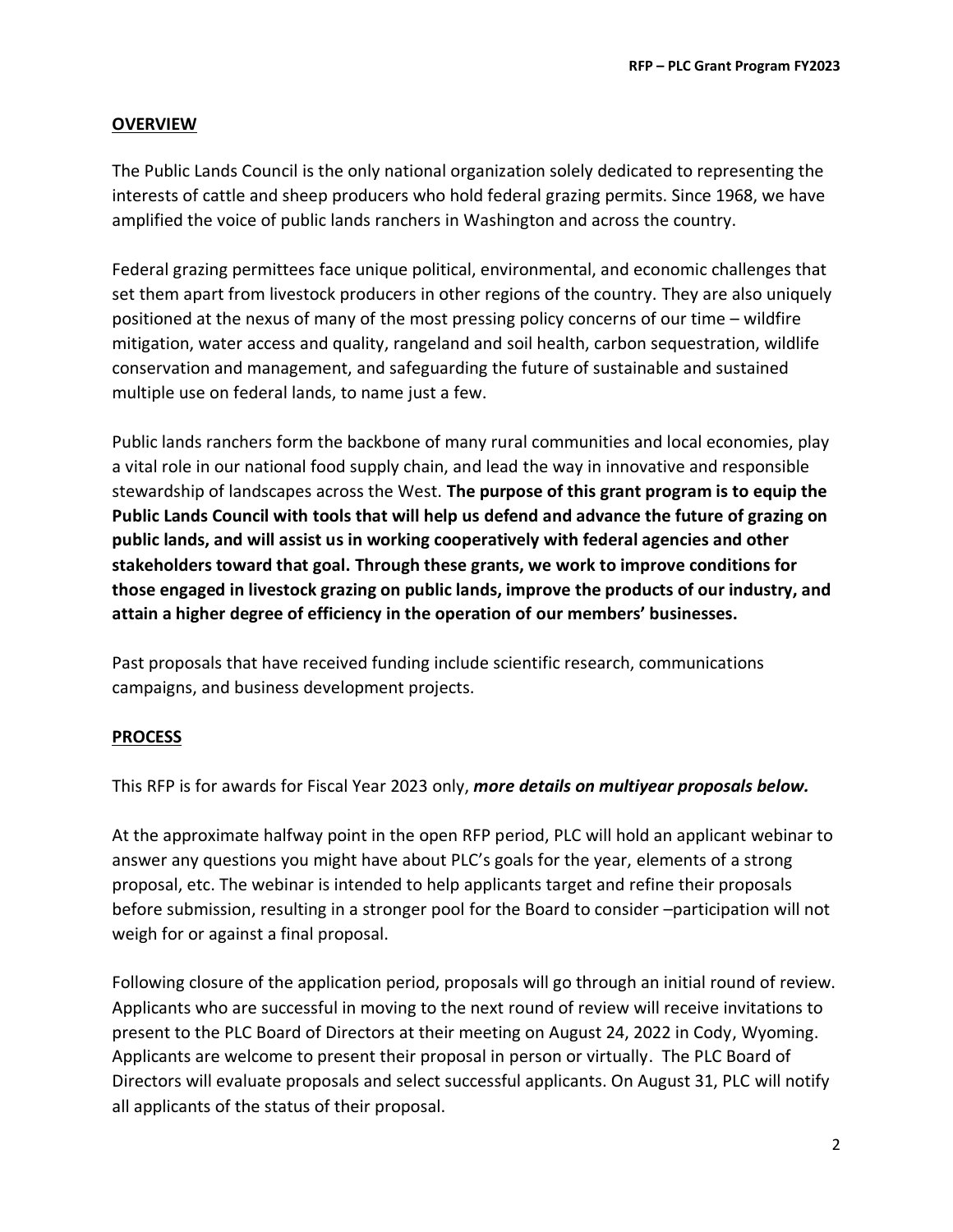#### **TIMELINE**

RFP opens, available at publiclandscouncil.org: April 11, 2022

Applicant webinar: :µv1, 2022 *\*Must RSVP to jtedder@beef.org by May 31*

Applications due: 11:59 p.m. ET, June 6, 2022

Invitations to present go out: 5:00 p.m. ET, July 27, 2022

Presentations at the PLC Board meeting: August 24, 2022

Notification of award status: 5:00 p.m. ET, August 31, 2022

#### **PROGRAM PRIORITIES**

PLC's specific needs change from year to year in response to emerging issues our members are seeing on the ground, new legislative or regulatory proposals in Washington, changing ecological conditions, etc. **Both new and returning applicants should review this section carefully. Do not assume that our priorities are the same as a previous year.** 

To be competitive, proposals should address the following questions:

- How, in your view, does this project support PLC's goal of defending and advancing the future of grazing on public lands, and working cooperatively with federal agencies and other stakeholders toward that goal?
- What form will the finished product of this project take?
- Do you plan to leverage the finished product outside of your collaboration with the Public Lands Council? If so, how?
	- o For scientific papers, please describe your plan for getting this work published.
	- $\circ$  For scientific papers and other research products, please describe any potential collaborations, presentations, or other sharing of this work that you hope to do outside of PLC.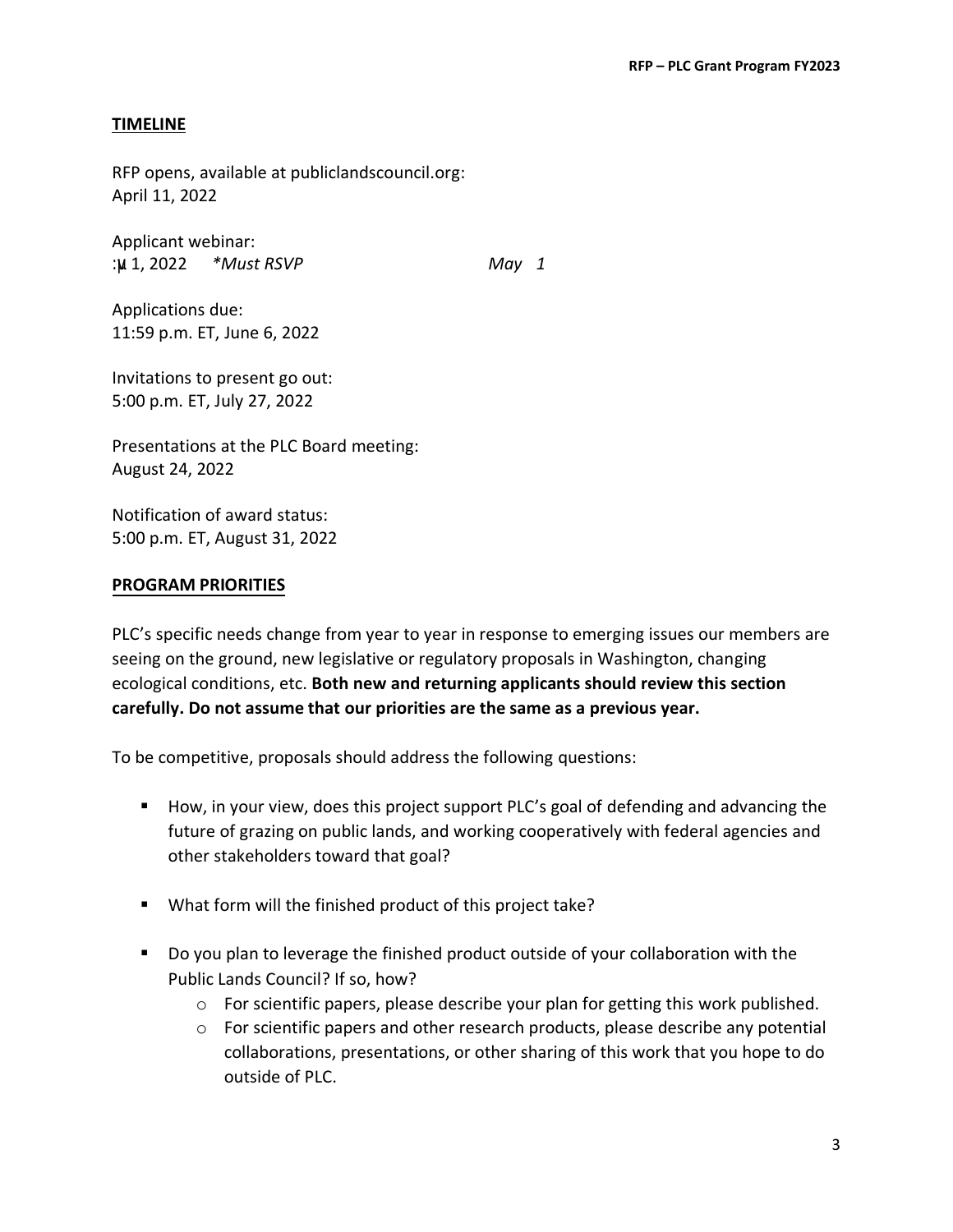- $\circ$  For commercial products, please describe whether you intend to sell the product in the private sector and whether you would be willing to negotiate royalties.
- All PLC grants, without exception, are for one fiscal year of funding. We do consider, and have awarded grants in the past, to applicants who clearly explain the single-year PLC funding as part of a multiyear project. PLC welcomes reapplication in subsequent years of a multiyear project but will not provide funding for multiple years in a single application. Please speak to the realistic timeline of your project.

For FY23, applicants must demonstrate their ability to meaningfully address one or more of the categories below.

# *INDUSTRY RESEARCH*

- How do healthy rangelands contribute to carbon sequestration? Is rangeland health (resiliency, biodiversity, etc.) directly correlated with carbon storage?
	- $\circ$  Conversely, what is the impact on carbon sequestration when a rangeland ecosystem is dominated by annual invasive plant species?
- What impact is the increased occurrence of catastrophic wildfire having on
	- $\circ$  The ecological health, resiliency, and biodiversity of public lands particularly in unique ecosystems like riparian areas?
	- o The economic health and sustainability of rural communities?
	- $\circ$  The public health of rural communities and residents in the wildland-urban interface?
- To what extent, if any, could the impact that catastrophic wildfires have on people and landscapes across the West be mitigated by rapid initial contact in firefighting, increased prevention efforts, improved post-fire restoration efforts, or other improvements to federal agencies' fire protocols?
- What ecological impact is increased recreation on public lands having on other uses such as grazing and wildlife conservation?
- What socioeconomic impact is increased recreation on public lands having on ranching communities and rural counties?
- What gaps in personnel or policy need to be filled at the federal agency level in order to adequately manage the side effects of the increase in recreational use of public lands?
- What is the holistic economic impact of increased recreation on both the federal tax base and on the local rural communities who experience this increase in recreational traffic?
	- o What portion of revenue from recreational use of public lands is ultimately spent or invested within the municipality or county where the recreation took place?
- What is the holistic economic cost of listing a species under the Endangered Species Act?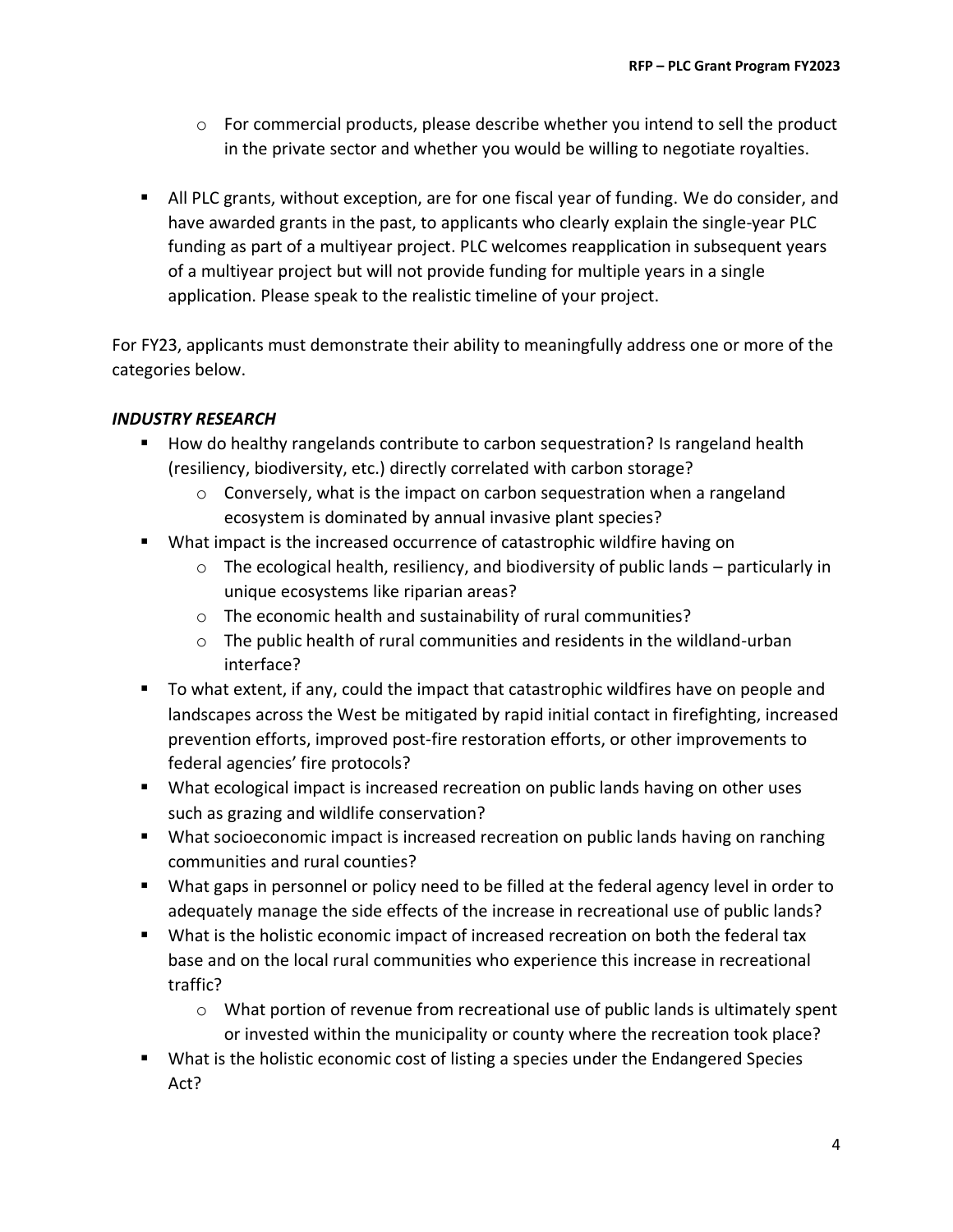■ What is the holistic economic cost of designating a National Monument or expanding the footprint of an existing Monument?

#### *INDUSTRY SUPPORT*

■ Proposals related to promotion, marketing, or other advancement of the importance of public lands ranching and the policy goals of the Public Lands Council.

### **EVALUATION**

All applicants must complete the attached application form. All proposals will be screened for accuracy and completeness, and then evaluated based on the extent to which they meet the following criteria:

**Program Priorities:** Project has a clear nexus with PLC's goal for this grant program. Applicant(s) have taken care to address all required questions regarding the usefulness of the finished product and have put forward a realistic timeline for completion. Applicant(s) have addressed one or more of the specific avenues of inquiry for this year, taking care to align their project with an immediate need or question that our members have.

**Affiliate Support:** Applicant(s) have communicated with one or more PLC affiliate organizations and secured letters of support for their proposal that are to be submitted as part of the application package.

*Note:* In years past, this was a requirement for consideration of any proposal. As of FY2023, we will not be requiring this in order to move forward in the process. We are amending the requirement in order to encourage applicant(s) from non-Western states with heavy agricultural and resource management interests to apply. However, preferential consideration will still be given to proposals that have taken the time to gain support among producers in the West via a letter of support from a PLC affiliate.

**Technical Merit:** Project is technically sound and feasible. Applicant(s) have outlined an achievable work plan and timeline. Applicant(s) have clearly articulated the metrics they will use to measure success in this project. If it is scientific in nature, applicant(s) have shown awareness of the latest discourse on their topic, demonstrated a commitment to data-driven, impartial research, and identified specific final target numbers.

**Cost Effectiveness:** Proposal includes a defined "ask" for a dollar figure and a clear budget for the project. Applicant(s) have taken care to address risks associated with the project that may incur an unexpected financial burden. Applicant(s) have articulated an effective argument for why this project is a good investment of PLC funds.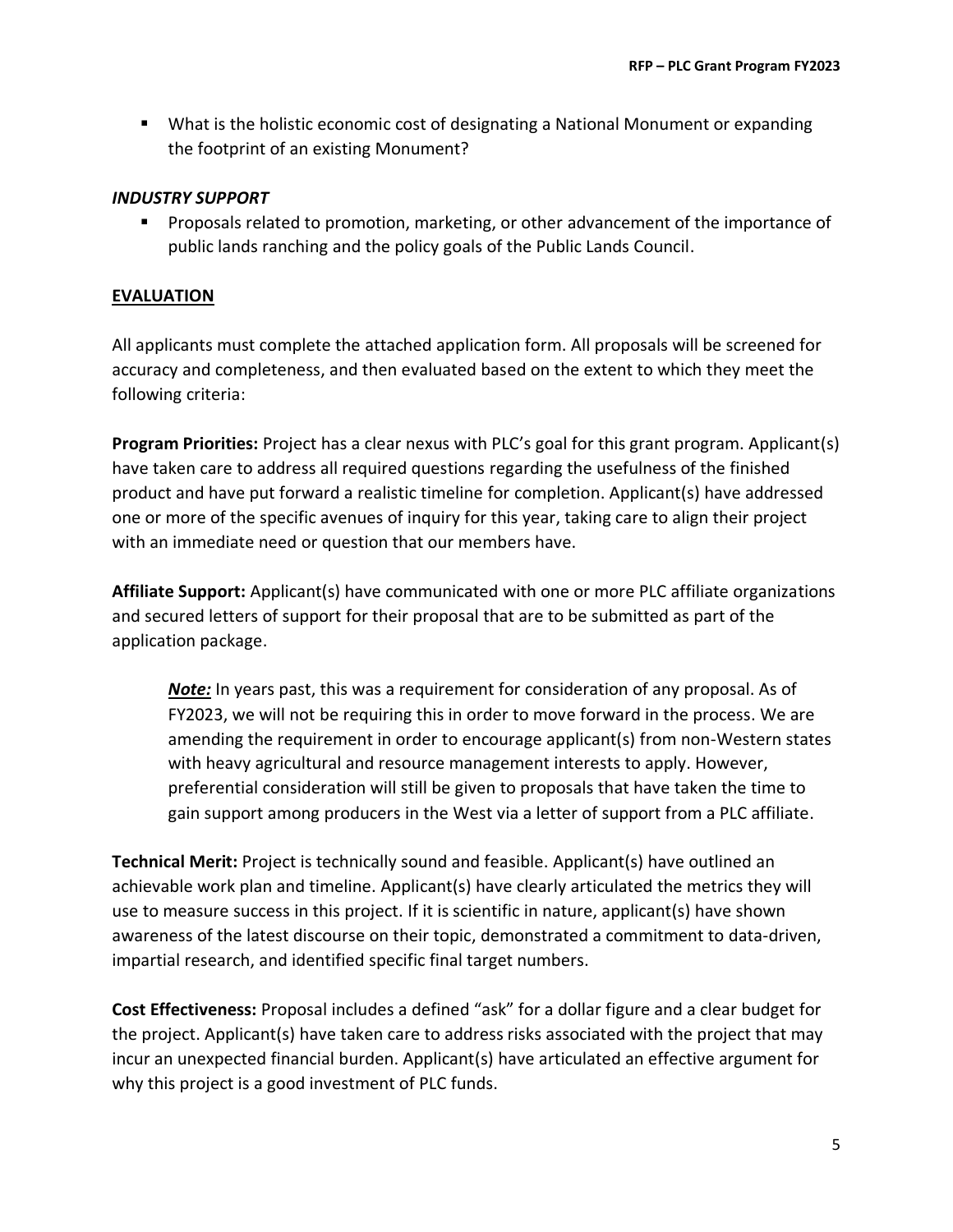**Need:** Proposal establishes a clear need for the funds being requested, and applicant(s) have demonstrated that the project is unlikely to move forward without the financial support of PLC.

**Transferability:** Project has the potential and plan to transfer lessons learned to a broader community. Applicant(s) have articulated the ways in which their work could be integrated in PLC's future efforts to shape government programs and policies.

**Past Success:** Applicant(s) have included sufficient background information on their professional careers to demonstrate a track record of successful project management.

*If Applicable,* **Long-Term Continuity:** If the proposal is for a multiyear project *OR* there are other circumstances or factors that may result in the original applicant(s) not being able to complete the project under their own supervision, applicant(s) have appropriately outlined the steps they will take to ensure continuity and completion of the project. Applicant(s) have identified partners within their university, company, organization, local community, etc. who are qualified and willing to carry on any PLC-funded work to the project's stated endpoint — ensuring that no investment of grant funds is in "default."

A complete rubric of evaluation criteria will be made available to all applicants. Please contact staff if you need a copy.

# **ELIGIBILITY**

Eligible applicants include both individuals and teams associated with non-profit organizations, educational institutions, state government agencies, local government agencies, Tribal governments and organizations, private businesses, and educational institutions.

Ineligible applicants include U.S. federal government agencies, unincorporated individuals, and international organizations.

PLC grant funds may not be used to procure goods or services for the applicant(s) beyond the reasonable execution of the project; acquire goods, services, permits, or other tools needed for a different project; lobby, advocate, fundraise, or litigate; or comply with legal requirements, including mitigation and settlement agreements. *Note:* overhead costs of any project application may not exceed 7.5% of the total award requested.

If you have questions about your eligibility, please contact the staff listed on the first page.

# **REPORTING**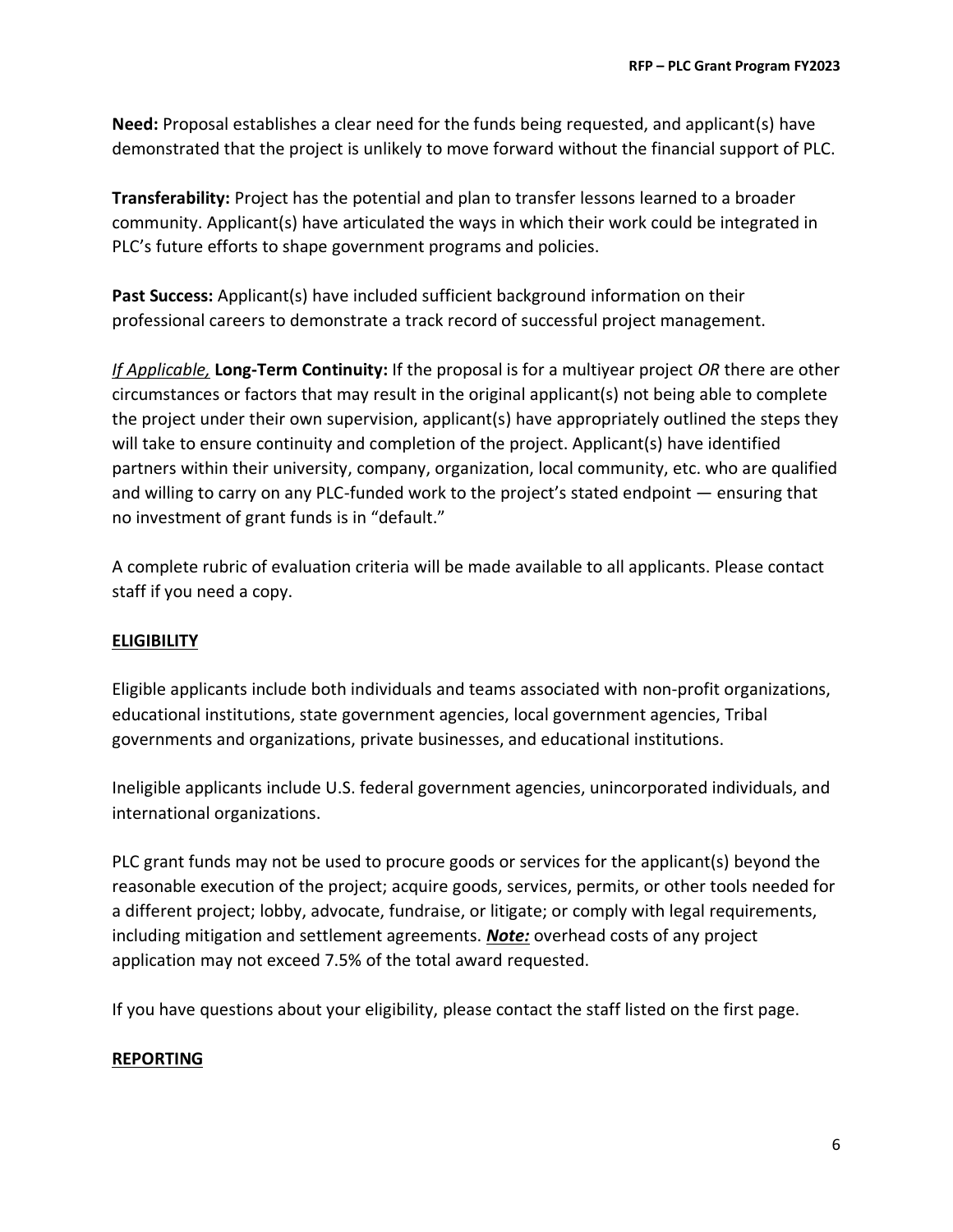All grant recipients are expected to communicate regularly with Public Lands Council staff on the status of the project.

Successful grantees will provide a quarterly verbal update (can take the form of a phone call or virtual meeting. Written updates will occur at 6 month intervals; release of the final 20% of the awarded funds will occur only upon receipt and approval of a final written report at the end of the year.

# **HOW TO APPLY**

The application begins on the following page of this document. Please take care to fully complete all pages and questions.

If you have questions while working on your proposal, please contact PLC staff and/or take advantage of the applicant webinar on June 1. **Interested applicants must RSVP to Justyn Tedder [\(jtedder@beef.org](mailto:jtedder@beef.org)) by noon ET on May 31, 2022 to receive the Zoom link for the webinar.**

We encourage you to include any supporting materials that are necessary to make a strong argument for the proposal, but we also ask applicant(s) to be as concise as possible. Please be considerate of our volunteer leadership and limit documents to a reasonable number.

Please compile your completed application and supporting materials in one PDF document.

When saving your proposal as a single PDF, please name your document accordingly: "FY23 Grant Proposals\_[Organization]"

When you are ready to submit your proposal, please email as an attachment to Justyn Tedder [\(jtedder@beef.org](mailto:jtedder@beef.org)).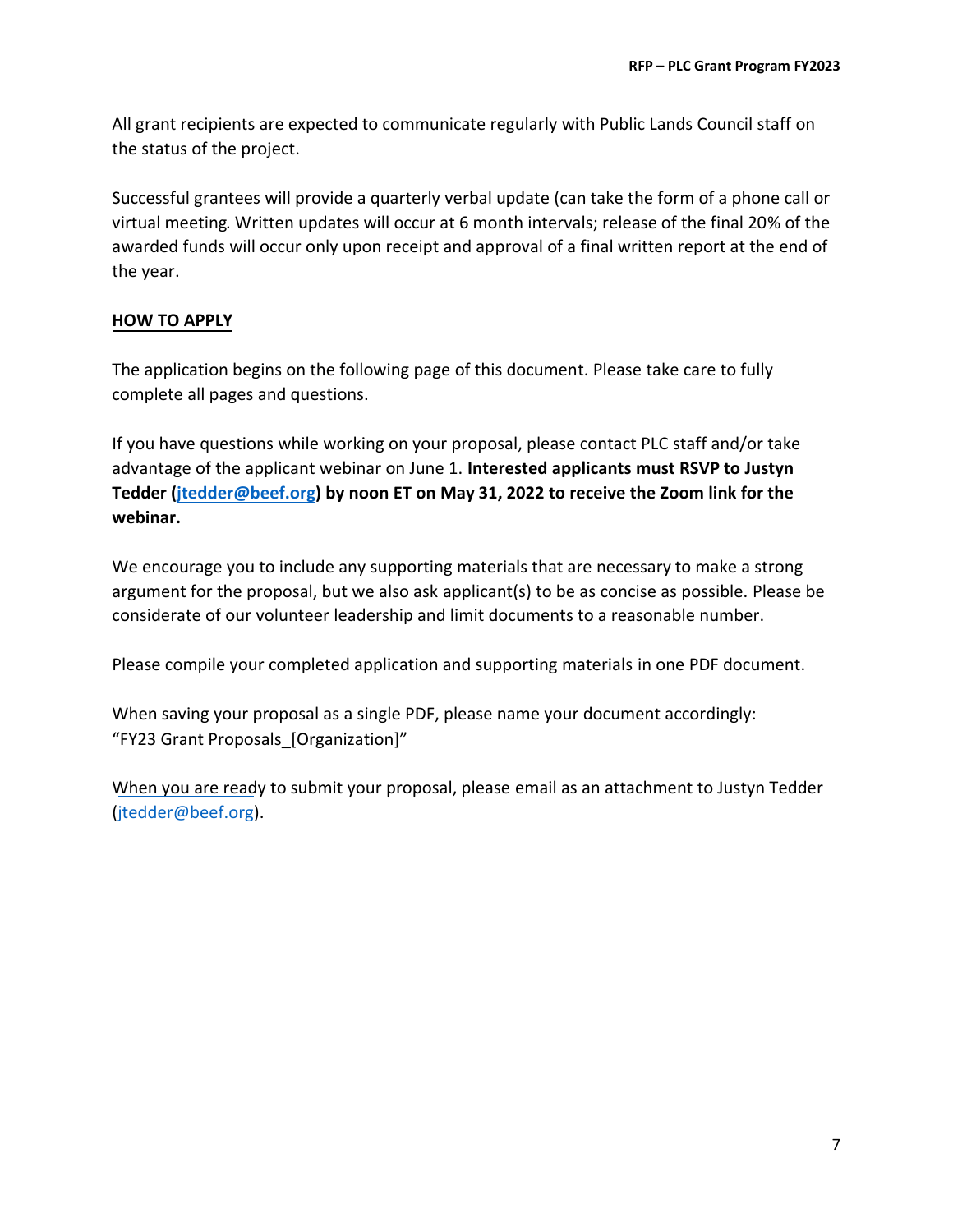# **FY 2023 Public Lands Council Grant Program Application**

| <b>Project Title</b>                             |
|--------------------------------------------------|
|                                                  |
|                                                  |
|                                                  |
|                                                  |
| POINT OF CONTACT DETAILS                         |
| <b>Full Name</b>                                 |
|                                                  |
| Organization                                     |
|                                                  |
|                                                  |
| <b>Physical Address</b>                          |
|                                                  |
| <b>Mailing Address (if different from above)</b> |
|                                                  |
| <b>Office Phone</b>                              |
|                                                  |
| <b>Cell Phone</b>                                |
|                                                  |
| Email                                            |
|                                                  |
| Nine-Digit Employer Identification Number        |
|                                                  |
|                                                  |

**Total Amount Requested (USD)**

**Project Location (for multistate projects, please list all)**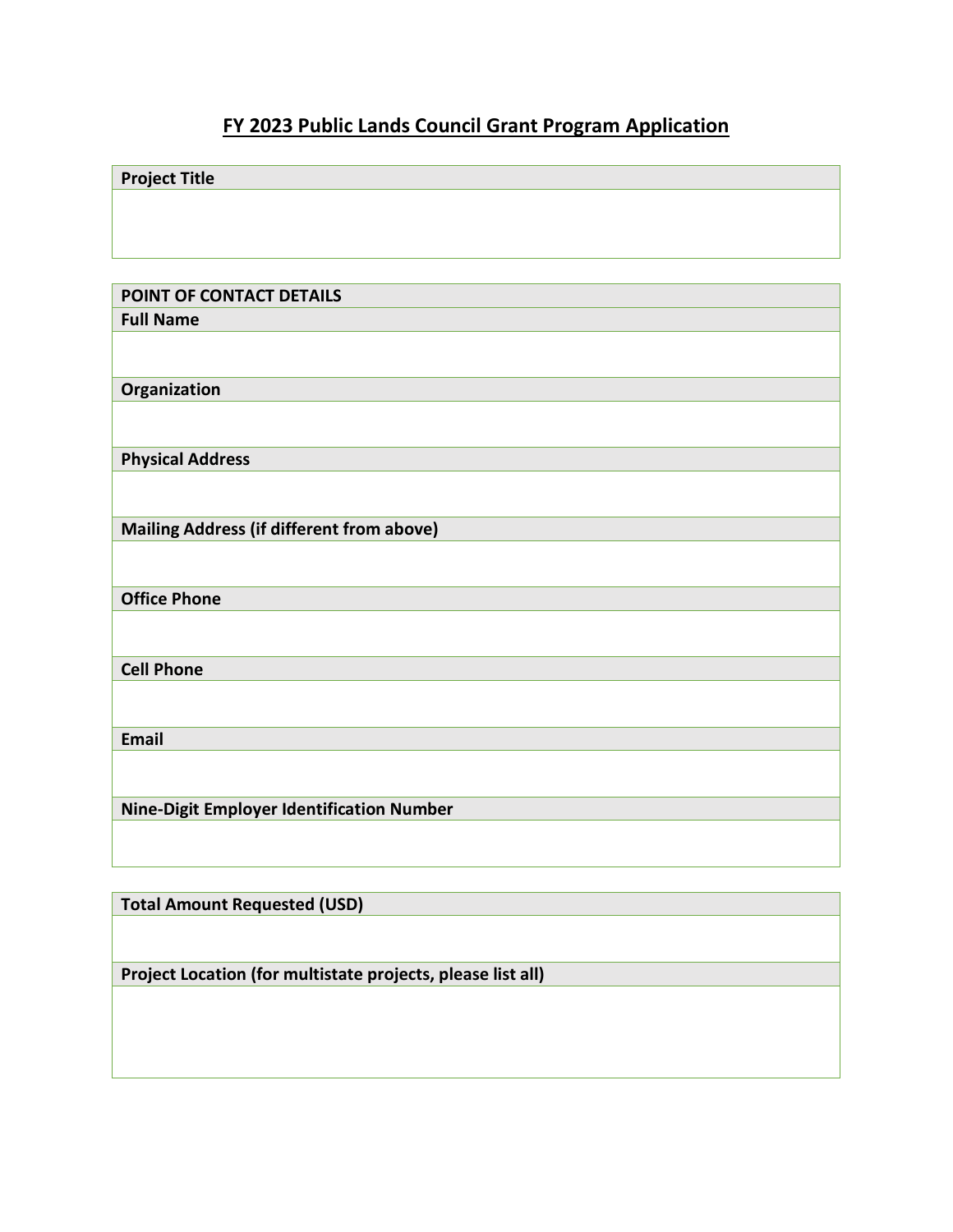#### **Basic Application Questions**

How, in your view, does this project support PLC's goal of defending and advancing the future of grazing on public lands, and working cooperatively with federal agencies and other stakeholders toward that goal? **(Answer in 400 words or fewer)**

What form will the finished product of this project take? **(Answer in 200 words or fewer)** 

Do you plan to leverage the finished product outside of your collaboration with the Public Lands Council? If so, how? **(Answer in 400 words or fewer)**

All PLC grants, without exception, are for one fiscal year of funding. We do consider, and have awarded grants in the past, to applicants who clearly explain a multiyear project and commit to reapplying for funding each year. Please speak to the realistic timeline of your project. **(Answer in 200 words or fewer)**

# **Supplemental Application Questions**

Preferential consideration will be given to proposals that can demonstrate their ability to meaningfully address one or more of inquiries below. **If your project pertains to one of these topics, please elaborate on the nexus in 600 words or fewer.**

- How do healthy rangelands contribute to carbon sequestration? Is rangeland health (resiliency, biodiversity, etc.) directly correlated with carbon storage?
	- $\circ$  Conversely, what is the impact on carbon sequestration when a rangeland ecosystem is dominated by annual invasive plant species?
- What impact is the increased occurrence of catastrophic wildfire having on
	- o The ecological health, resiliency, and biodiversity of public lands particularly in unique ecosystems like riparian areas?
	- o The economic health and sustainability of rural communities?
	- $\circ$  The public health of rural communities and residents in the wildland-urban interface?
- To what extent, if any, could the impact that catastrophic wildfires have on people and landscapes across the West be mitigated by rapid initial contact in firefighting, increased prevention efforts, improved post-fire restoration efforts, or other improvements to federal agencies' fire protocols?
- What ecological impact is increased recreation on public lands having on other uses such as grazing and wildlife conservation?
- What socioeconomic impact is increased recreation on public lands having on ranching communities and rural counties?